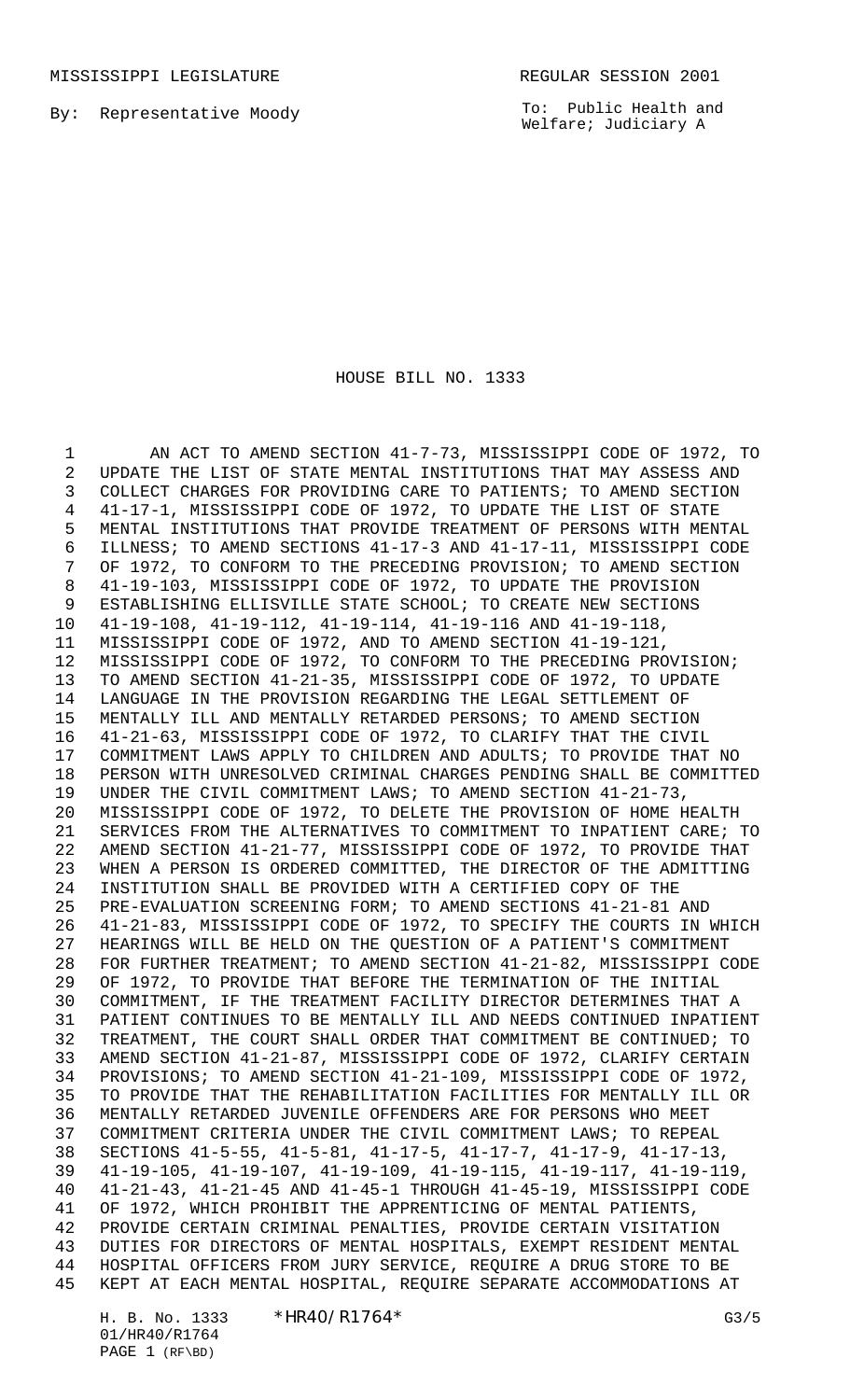WHITFIELD FOR ALCOHOLIC AND DRUG ADDICTS, PROVIDE FOR THE PLAN OF ELLISVILLE STATE SCHOOL, REQUIRE ELLISVILLE'S DIRECTOR TO KEEP CERTAIN RECORDS, AUTHORIZE ELLISVILLE'S DIRECTOR TO SELL CERTAIN PRODUCTS OF THE SCHOOL, PROVIDE DISCHARGE PROCEDURES FOR ELLISVILLE PATIENTS, PROVIDE FOR HABEAS CORPUS PROCEEDINGS FOR ELLISVILLE PATIENTS, AUTHORIZE THE RECEIPT OF GIFTS FOR THE SUPPORT OF ELLISVILLE, REQUIRE COUNTIES TO TEMPORARILY PROVIDE FOR THE MAINTENANCE OF INDIGENT MENTALLY RETARDED PERSONS, PROHIBIT COHABITATION WITH MENTALLY RETARDED PERSONS, AND AUTHORIZE THE STERILIZATION OF MENTALLY ILL AND MENTALLY RETARDED PATIENTS; AND FOR RELATED PURPOSES.

 BE IT ENACTED BY THE LEGISLATURE OF THE STATE OF MISSISSIPPI: SECTION 1. Section 41-7-73, Mississippi Code of 1972, is amended as follows:

 41-7-73. The term "state institution" or "state institutions" as used in Sections 41-7-71 through 41-7-95 shall include the following: Mississippi State Hospital at Whitfield, Ellisville State School, East Mississippi State Hospital at Meridian, Mississippi Children's Rehabilitation Center, North Mississippi Regional Center, Hudspeth Regional Center, South Mississippi Regional Center, North Mississippi State Hospital at Tupelo, South Mississippi State Hospital at Purvis, the University of Mississippi Hospital, **\* \* \*** Boswell Regional Center, the Juvenile Rehabilitation Center at Brookhaven, the Specialized Treatment Facility for the Emotionally Disturbed in Harrison County, and the Central Mississippi Residential Center at Newton. SECTION 2. Section 41-17-1, Mississippi Code of 1972, is amended as follows: 41-17-1. Mississippi State **\* \* \*** Hospital at Whitfield, **\* \* \*** East Mississippi State Hospital at Meridian,

North Mississippi State Hospital at Tupelo, South Mississippi

State Hospital at Purvis, the Specialized Treatment Facility for

the Emotionally Disturbed in Harrison County, and the Central

Mississippi Residential Center at Newton are established for the

 care and treatment of **\* \* \*** persons with mental illness, free of charge, except as otherwise provided.

### SECTION 3. Section 41-17-3, Mississippi Code of 1972, is

 $H. B. No. 1333$  \*HR40/R1764\* 01/HR40/R1764 PAGE 2 (RF\BD) amended as follows: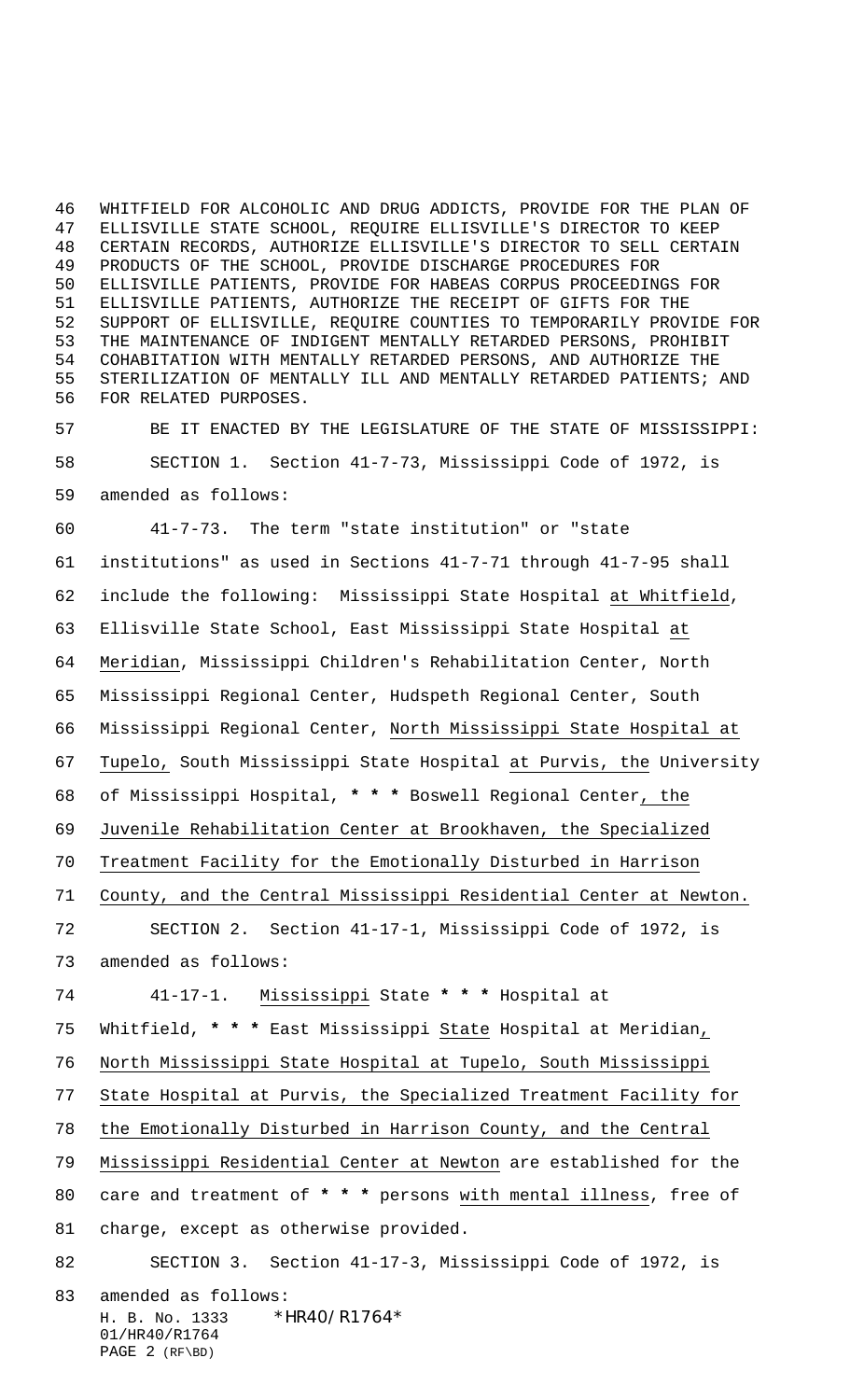41-17-3. The treatment facility for persons with mental illness established at Meridian by the Act of March 8, 1882, shall continue to exist as a body politic and corporate, under the name of the "East Mississippi State Hospital," with all the privileges conferred and the duties enjoined by law. It may hold and use, as required by law, all the property, real and personal, belonging or which may be given to it for the purposes of its establishment.

 SECTION 4. Section 41-17-11, Mississippi Code of 1972, is amended as follows:

 41-17-11. The directors of Mississippi State **\* \* \*** Hospital at Whitfield, **\* \* \*** East Mississippi State Hospital at Meridian, North Mississippi State Hospital at Tupelo, South Mississippi State Hospital at Purvis, the Specialized Treatment Facility for the Emotionally Disturbed in Harrison County, and the Central Mississippi Residential Center at Newton each are authorized to receive any moneys that the United States government may offer as federal aid in taking care of and giving special attention to those persons who served with the armed forces of the United States during time of war **\* \* \***, and who are now in, or may hereafter be in any of those treatment facilities. Each of those directors is **\* \* \*** authorized to expend that part of the money paid to him or his treatment facility as aforesaid, according to his best judgment and the requirements of the United States government under which the money is received.

 SECTION 5. Section 41-19-103, Mississippi Code of 1972, is amended as follows:

 41-19-103. The Ellisville State School for persons with mental retardation, established by Chapter 210 Laws of Mississippi 1920, is recognized as now existing and shall hereafter be known under the name of Ellisville State School for the care and treatment of **\* \* \*** persons with mental retardation. The school shall have the power to receive and hold property, real, personal

H. B. No. 1333 \*HR40/R1764\* 01/HR40/R1764 PAGE 3 (RF\BD)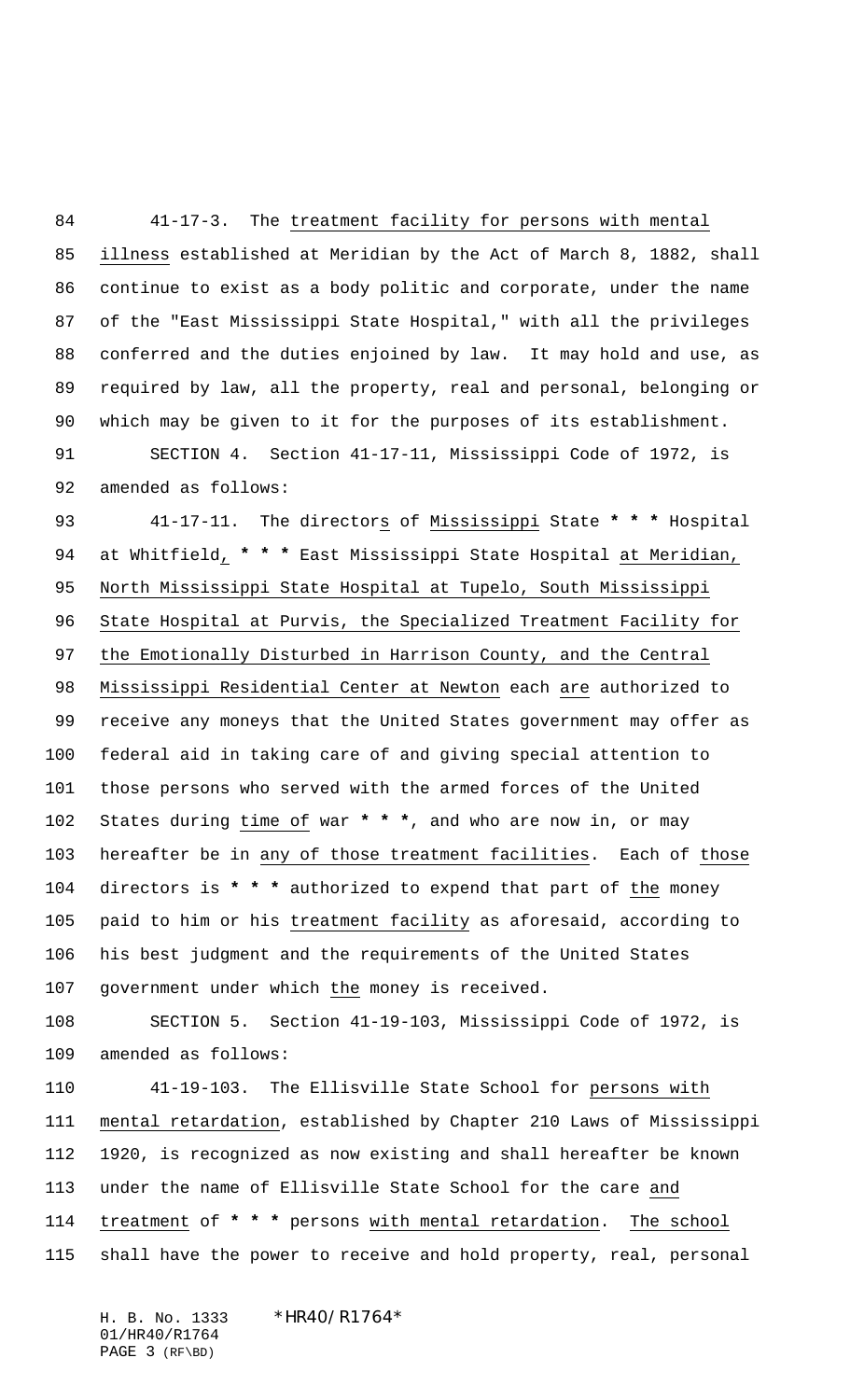and mixed, as a body corporate. The school shall be under the direction and control of the State Board of **\* \* \*** Mental Health. SECTION 6. The following shall be codified as Section

41-19-108, Mississippi Code of 1972:

 41-19-108. With funds provided by the Legislature, by direct appropriation or authorized bond issue, with federal matching funds, or with any other available funds, the Bureau of Building, Grounds and Real Property Management may construct and equip the necessary residential and service buildings and other facilities to care for the residents of Ellisville State School. The general design of the school and all construction plans shall be approved and recommended by the State Department of Mental Health.

 SECTION 7. The following shall be codified as Section 41-19-112, Mississippi Code of 1972:

 41-19-112. Ellisville State School shall be administered by the State Board of Mental Health. Provisions relating to the admission and care of residents at the school shall be promulgated by the board.

 SECTION 8. The following shall be codified as Section 41-19-114, Mississippi Code of 1972:

 41-19-114. Persons admitted to Ellisville State School shall be assessed support and maintenance costs in accordance with the provisions of the state reimbursement laws as they apply to other state institutions.

 SECTION 9. The following shall be codified as Section 41-19-116, Mississippi Code of 1972:

H. B. No. 1333 \*HR40/R1764\* 01/HR40/R1764 PAGE 4 (RF\BD) 41-19-116. Any person who (a) knowingly and unlawfully or improperly causes a person to be adjudged mentally retarded, (b) procures the escape of a legally committed resident or knowingly conceals an escaped legally committed resident of the school, or (c) unlawfully brings any firearm, deadly weapon or explosive into the school or its grounds, or passes any thereof to a resident, employee or officer of the school, is guilty of a misdemeanor and,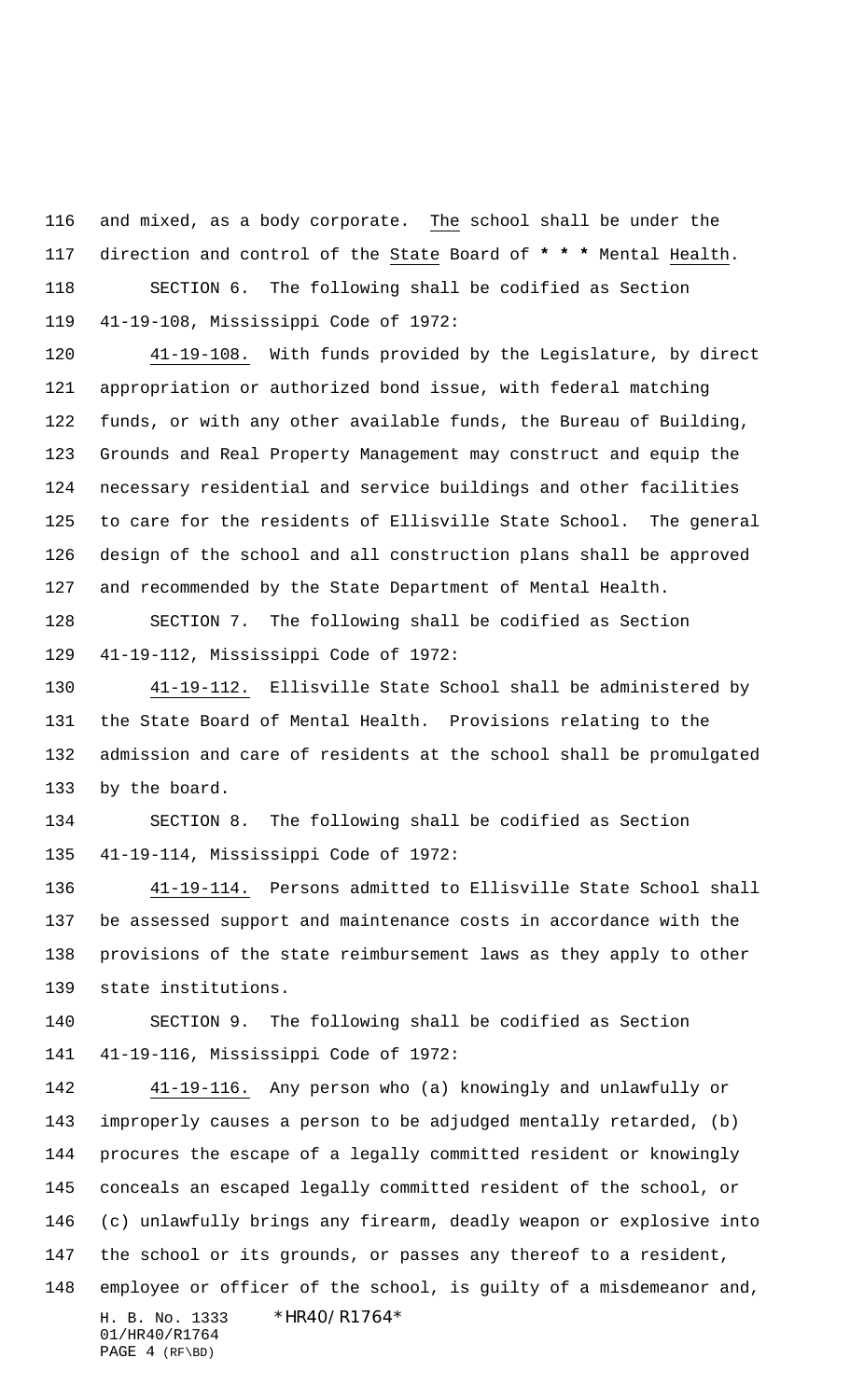upon conviction, shall be punished by a fine of not less than

Fifty Dollars (\$50.00), nor more than Two Hundred Dollars

(\$200.00), imprisonment for not less than six (6) months, or both.

152 SECTION 10. The following shall be codified as Section 41-19-118, Mississippi Code of 1972:

 41-19-118. The Ellisville State School is designated as a state agency for carrying out the purposes of any act of the Congress of the United States, now existing or at any time hereafter enacted, pertaining to mental retardation.

 SECTION 11. Section 41-19-121, Mississippi Code of 1972, is amended as follows:

 41-19-121. The director of the Ellisville State School may receive free lodging in his institution for himself and his family, but not free board, nor free supplies from the school.

 SECTION 12. Section 41-21-35, Mississippi Code of 1972, is amended as follows:

 41-21-35. The rule as to the legal settlement of paupers 166 shall apply in cases of mentally ill and mentally retarded persons.

 SECTION 13. Section 41-21-63, Mississippi Code of 1972, is amended as follows:

 41-21-63. (1) No person, whether a child or adult, shall be committed to a public treatment facility except under the provisions of Sections 41-21-61 through 41-21-107 or 43-21-611 or 43-21-315. However, nothing herein shall be construed to repeal, alter or otherwise affect the provisions of Section 35-5-31 or to affect or prevent the commitment of persons to the Veterans Administration or other agency of the United States under the provisions of and in the manner specified in those sections. (2) The chancery court, or the chancellor in vacation shall have jurisdiction under Sections 41-21-61 through 41-21-107 **\* \* \*.** 180 (3) The circuit court shall have jurisdiction over persons

ordered evaluated under Sections 99-13-7, 99-13-9 and 99-13-11.

H. B. No. 1333 \*HR40/R1764\* 01/HR40/R1764 PAGE 5 (RF\BD)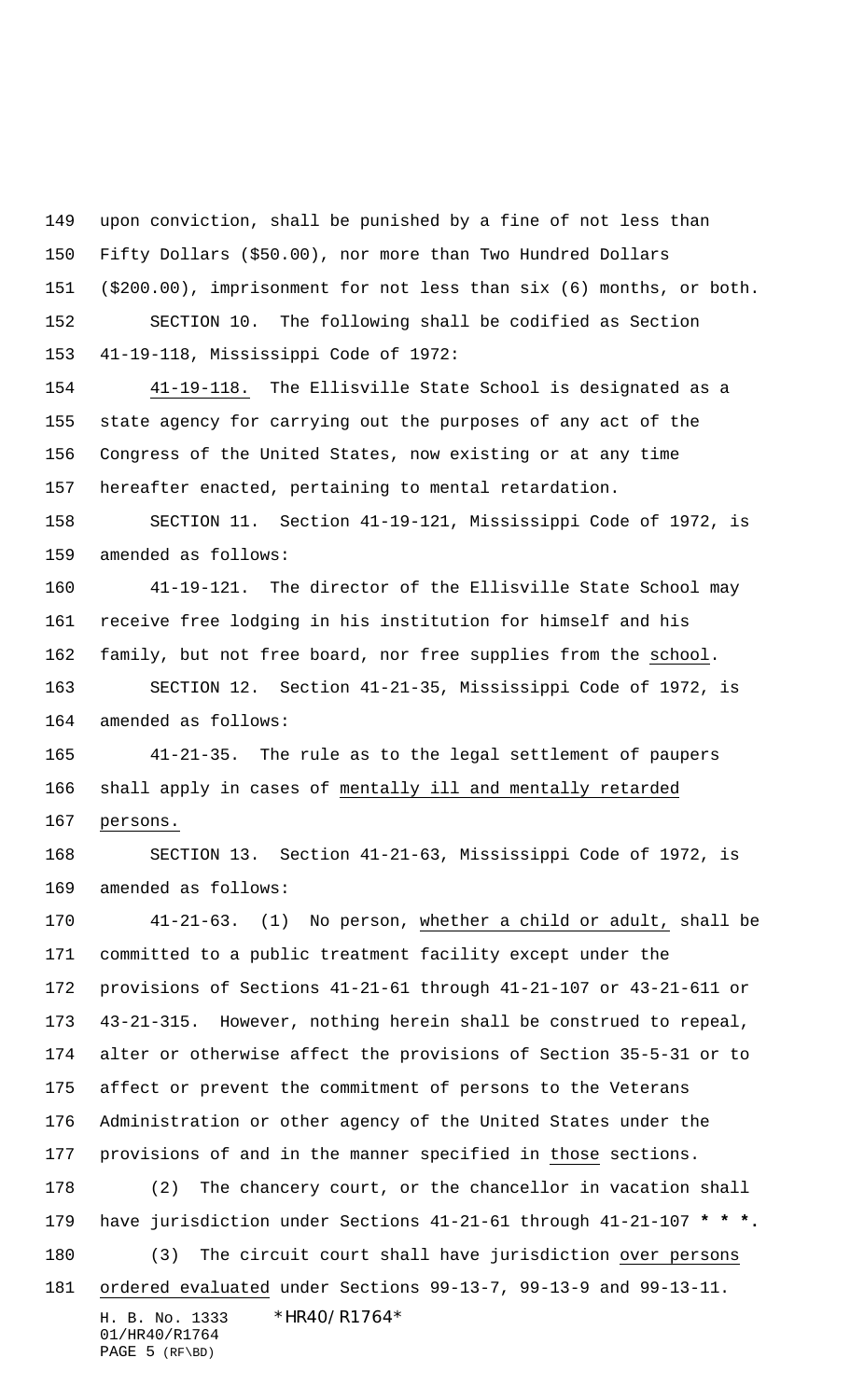No person with unresolved criminal charges pending shall be

civilly committed under Section 41-21-61 through 41-21-107.

 SECTION 14. Section 41-21-73, Mississippi Code of 1972, is amended as follows:

 41-21-73. (1) The hearing shall be conducted before the chancellor. Within a reasonable period of time before the hearing, notice of same shall be provided the respondent and his attorney which shall include: (a) notice of the date, time and place of the hearing; (b) a clear statement of the purpose of the 191 hearing; (c) the possible consequences or outcome of the hearing; (d) the facts which have been alleged in support of the need for commitment; (e) the names, addresses and telephone numbers of the examiner(s); and (f) other witnesses expected to testify.

 (2) The respondent must be present at the hearing unless the chancellor determines that the respondent is unable to attend and makes that determination and the reasons therefor part of the record. At the time of the hearing the respondent shall not be so under the influence or suffering from the effects of drugs, medication or other treatment so as to be hampered in participating in the proceedings. The court, at the time of the hearing, shall be presented a record of all drugs, medication or other treatment which the respondent has received pending the hearing, unless the court determines that such a record would be impractical and documents the reasons for that determination.

 (3) The respondent shall have the right to offer evidence, to be confronted with the witnesses against him and to cross-examine them and shall have the privilege against self-incrimination. The rules of evidence applicable in other judicial proceedings in this state shall be followed.

H. B. No. 1333 \*HR40/R1764\* 01/HR40/R1764 (4) If the court finds by clear and convincing evidence that the proposed patient is a mentally ill or mentally retarded person and, if after careful consideration of reasonable alternative dispositions, including, but not limited to, dismissal of the

PAGE 6 (RF\BD)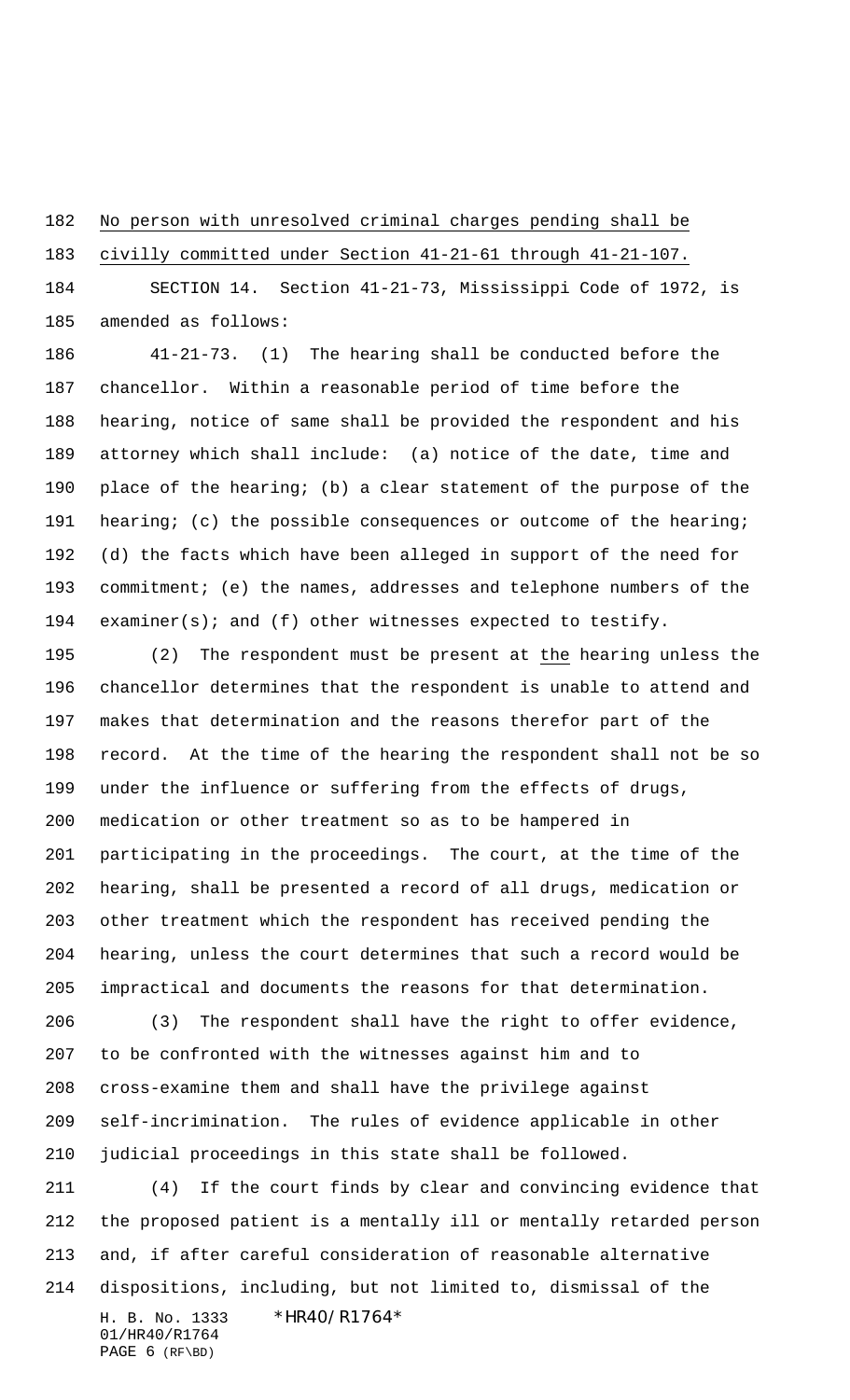proceedings, the court finds that there is no suitable alternative to judicial commitment, the court shall commit the patient for treatment in the least restrictive treatment facility which can meet the patient's treatment needs.

 Alternatives to commitment to inpatient care may include, but shall not be limited to: voluntary or court-ordered outpatient commitment for treatment with specific reference to a treatment regimen, day treatment in a hospital, night treatment in a hospital or placement in the custody of a friend or relative **\* \* \***.

 For persons committed as mentally ill or mentally retarded, the initial commitment shall not exceed three (3) months.

 (5) No person shall be committed to a treatment facility whose primary problems are the physical disabilities associated with old age or birth defects of infancy.

 (6) The court shall state the findings of fact and conclusions of law which constitute the basis for the order of commitment. The findings shall include a listing of less restrictive alternatives considered by the court and the reasons that each was found not suitable.

 (7) A stenographic transcription shall be recorded by a stenographer or electronic recording device and retained by the court.

 SECTION 15. Section 41-21-77, Mississippi Code of 1972, is amended as follows:

H. B. No. 1333 \*HR40/R1764\* 01/HR40/R1764 PAGE 7 (RF\BD) 41-21-77. If admission is ordered at a treatment facility, the sheriff, his deputy or any other person appointed or authorized by the court shall immediately deliver the respondent to the director of the appropriate institution; **\* \* \*** however, **\* \* \*** no person shall be so delivered or admitted until the director of the admitting institution determines that facilities and services are available. Persons who have been ordered committed and are awaiting admission may be given any such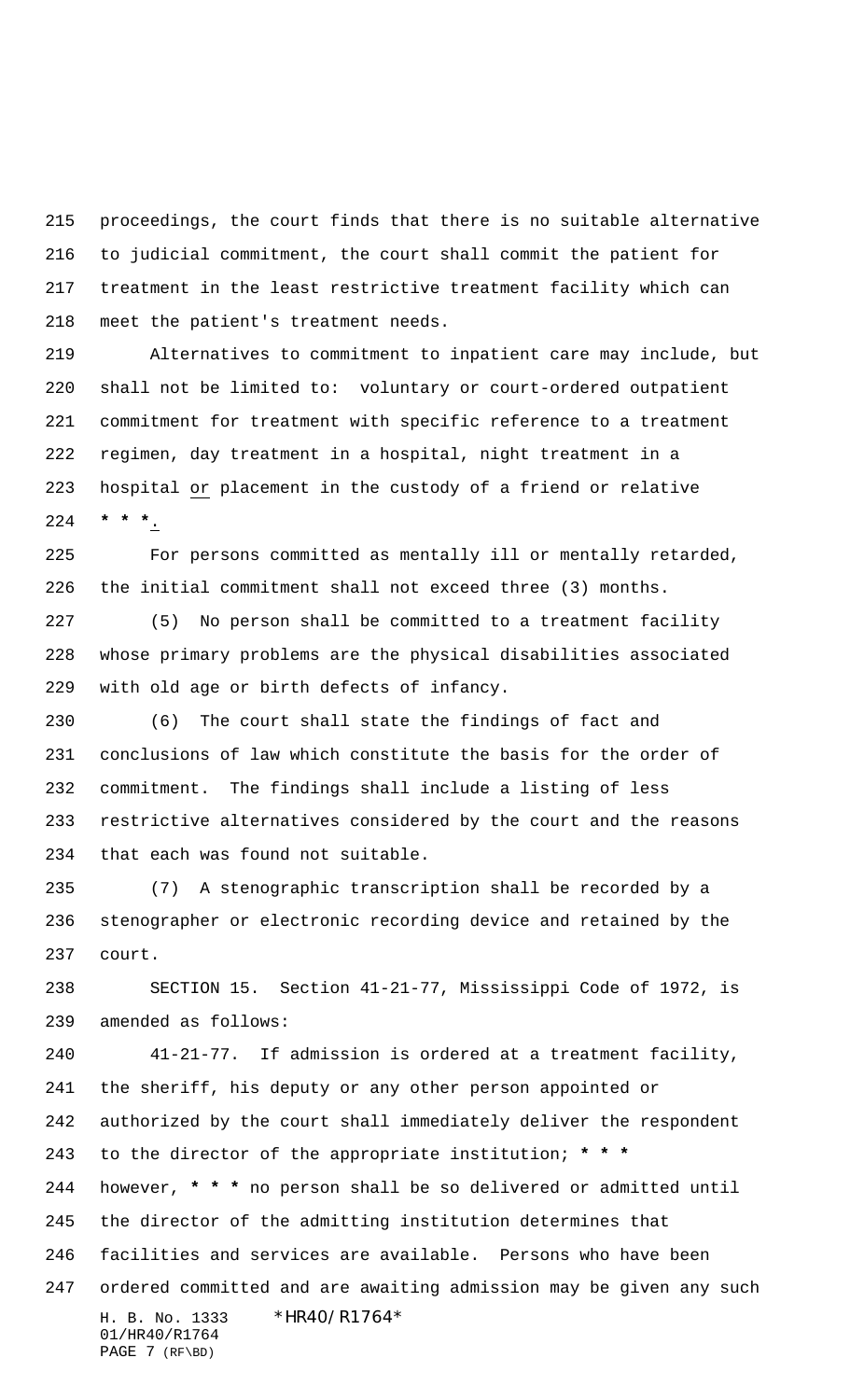treatment in the facility by a licensed physician as is indicated by standard medical practice. The clerk shall provide the director of the admitting institution with a certified copy of the court order, a certified copy of the physicians' and any psychologist's certificate, a certified copy of the pre-evaluation screening form, a certified copy of the affidavit, and any other information available concerning the physical and mental condition of the respondent; however, upon notification from the United States Veterans Administration or other agency of the United States government, that facilities are available and the respondent is eligible for care and treatment therein, the court may enter an order for delivery of the respondent to or retention by the Veterans Administration or other agency of the United States government, and, in such cases such chief officer to whom the respondent is so delivered or by whom he is retained shall, with respect to the respondent, be vested with the same powers as the directors of **\* \* \*** Mississippi State Hospital at Whitfield, **\* \* \*** East Mississippi State Hospital at Meridian, North Mississippi State Hospital at Tupelo, South Mississippi State Hospital at Purvis, and Central Mississippi Residential Center at Newton, with respect to retention and discharge of the respondent.

 SECTION 16. Section 41-21-81, Mississippi Code of 1972, is amended as follows:

H. B. No. 1333 \*HR40/R1764\* 01/HR40/R1764 PAGE 8 (RF\BD) 41-21-81. If at any time within twenty (20) days after admission of a patient to a treatment facility the director determines that the patient is in need of continued hospitalization, he shall give written notice of his findings, together with his reasons for such findings, to the respondent, the patient's attorney, the clerk of the admitting court and the two (2) nearest relatives or guardian of the patient, if the addresses of such relatives or guardian are known. The patient, or any aggrieved relative or friend or guardian shall have sixty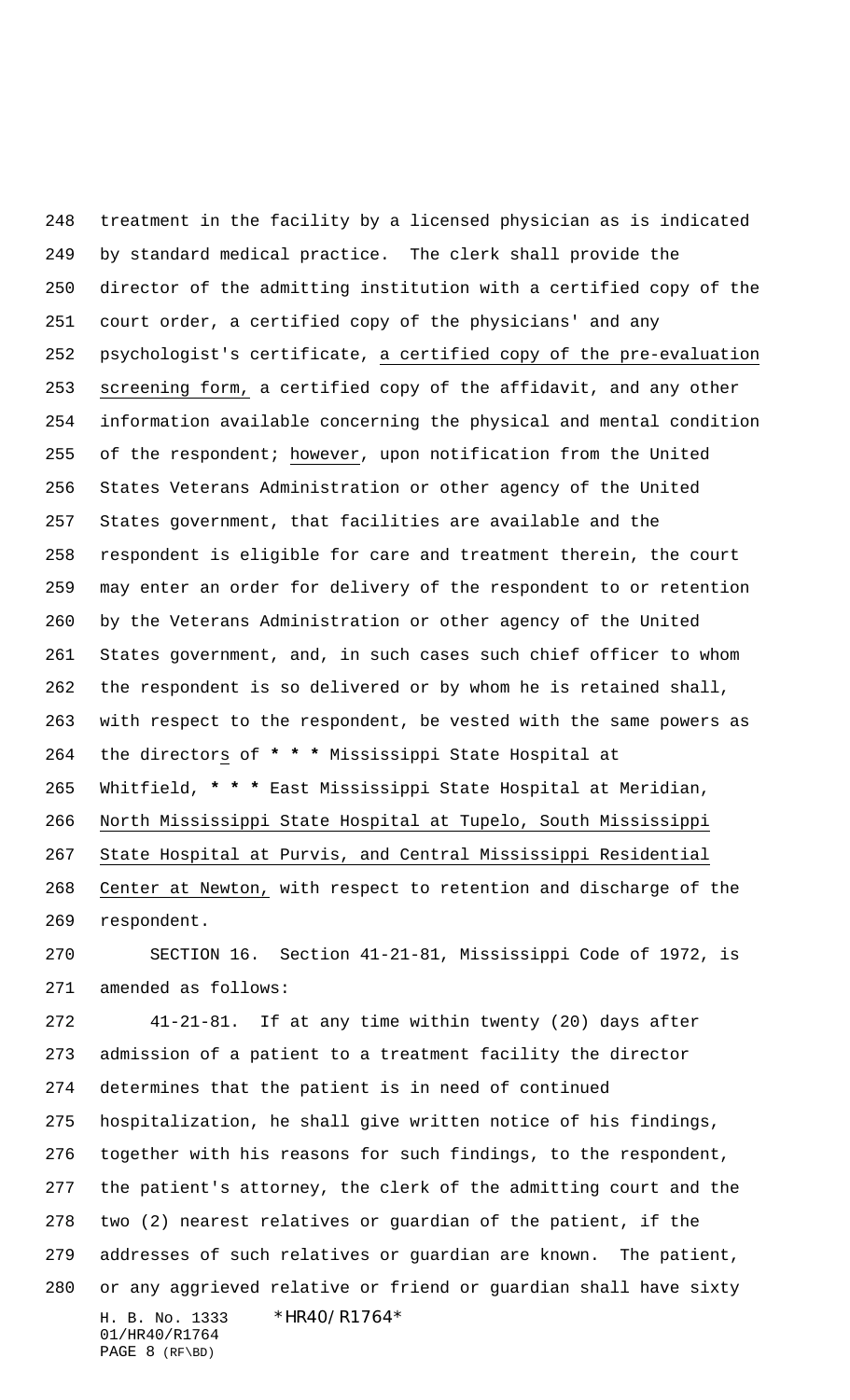(60) days from the date of such notice to request a hearing on the question of the patient's commitment for further treatment. The patient, or any aggrieved relative or guardian or friend, may request a hearing by filing a written notice of request within such sixty (60) days with the clerk of the county within which the facility is located; **\* \* \*** however, **\* \* \*** the patient may request such a hearing in writing to any member of the professional staff, which shall be forwarded to the director and promptly filed with the clerk of the county within which the facility is located, but if the patient is confined at **\* \* \*** Mississippi State Hospital at Whitfield, the notice of request shall be filed with the Chancery Clerk of the First Judicial District of Hinds County, Mississippi. A copy of the notice of request must be filed by the patient or on his behalf with the director and the chancery clerk of the admitting court. The notice of the need for continued hospitalization shall be explained to the patient by a member of the professional staff and the explanation documented in the clinical record. At the same time the patient shall be advised of his right to request a hearing and of his right to consult a lawyer prior to deciding whether to request the hearing, and the fact that the patient has been so advised shall be documented in the clinical record.

 Hearings held under this section shall be in the chancery court of the county where the facility is located; however, if the patient is confined at Mississippi State Hospital at Whitfield, the hearing shall be conducted by the chancery court of the First Judicial District of Hinds County, Mississippi.

 SECTION 17. Section 41-21-82, Mississippi Code of 1972, is amended as follows:

H. B. No. 1333 \*HR40/R1764\* 01/HR40/R1764 PAGE 9 (RF\BD) 41-21-82. Prior to the termination of the initial commitment order, the director of the facility shall cause an impartial evaluation of the patient to be made in order to assess the extent to which the grounds for initial commitment persist, the patient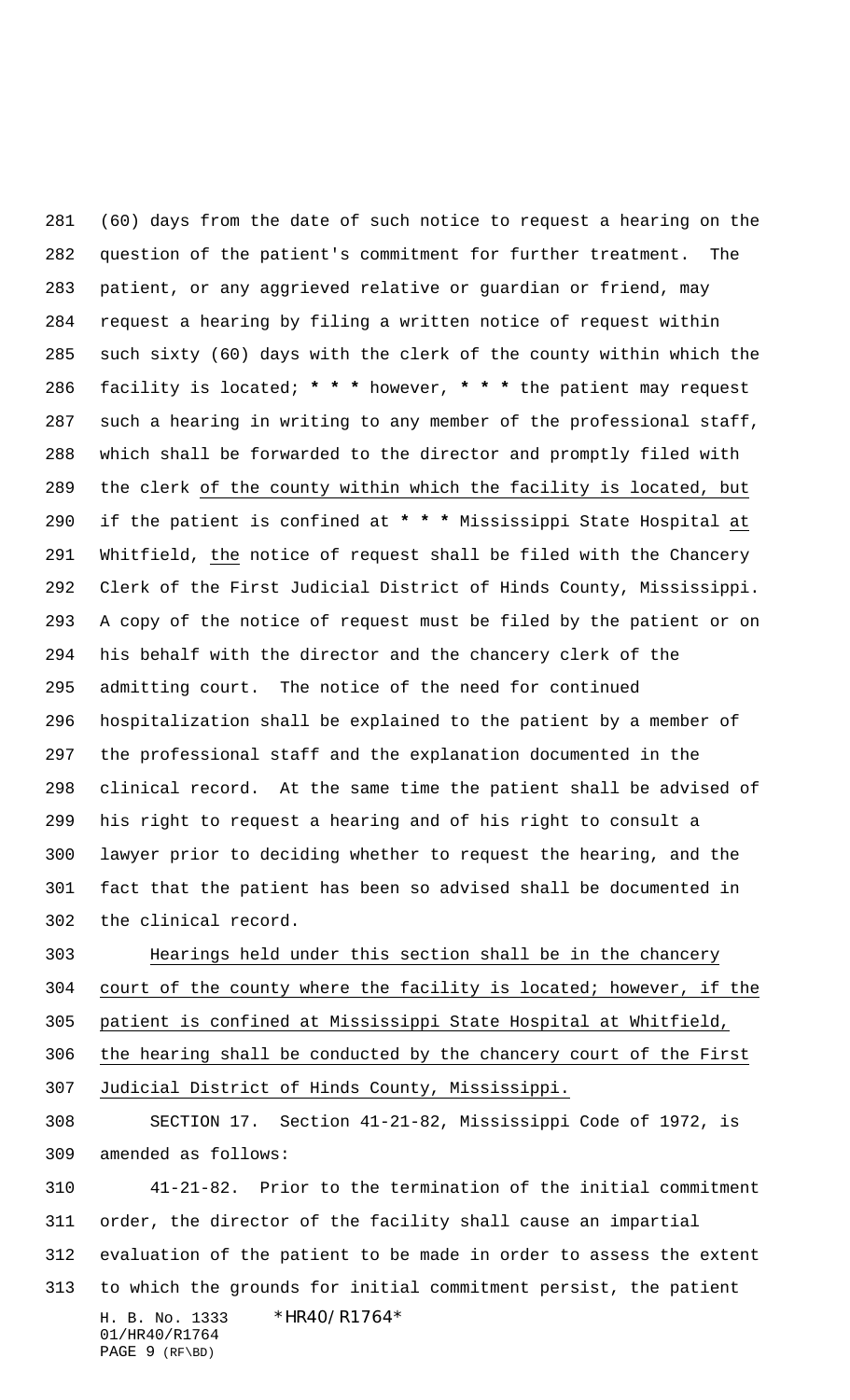continues to be mentally ill, and alternatives to involuntary commitment are available. If the results of this impartial evaluation do not support the need for continued commitment, the patient shall be discharged under Section 41-21-87 without further hearing being required.

 If the impartial evaluation determines that the patient continues to be mentally ill and needs continued inpatient treatment, the director shall file a written report with the committing court setting forth in detail the results of this evaluation and other facts indicating that the patient satisfies the statutory requirement for continued commitment and the findings of the examiner to support this conclusion. The court shall order that the commitment be continued until the director and treating professionals determine that the patient may be discharged under Section 41-21-87. If, after reviewing the director's report, the court finds that the patient continues to be mentally ill and that there is no alternative to involuntary commitment, the commitment may be continued.

 Nothing in this section shall preclude the patient, his counsel or another person acting in his behalf from requesting a hearing under Sections 41-21-81 or 41-21-99.

 SECTION 18. Section 41-21-83, Mississippi Code of 1972, is amended as follows:

H. B. No. 1333 \*HR40/R1764\* 01/HR40/R1764 PAGE 10 (RF\BD) 41-21-83. If a hearing is requested as provided in Section 41-21-74, 41-21-81 or 41-21-99, the court shall not make a determination of the need for continued commitment unless a hearing is held and the court finds by clear and convincing evidence that (a) the person continues to be mentally ill or mentally retarded; and (b) involuntary commitment is necessary for the protection of the patient or others; and (c) there is no alternative to involuntary commitment. Hearings held under this section shall be in the chancery court of the county where the facility is located; however, if the patient is confined at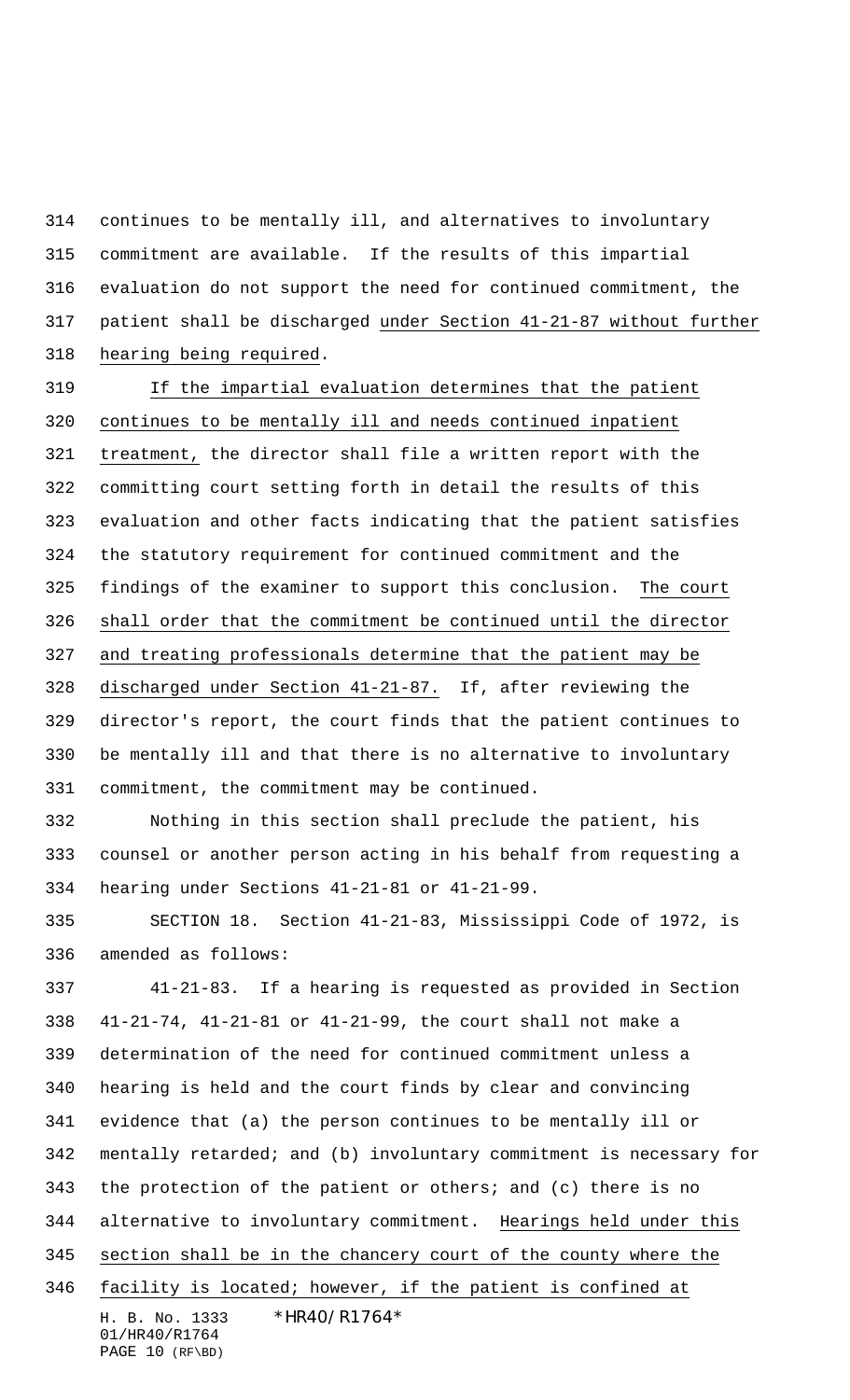#### Mississippi State Hospital at Whitfield, the hearing shall be

## conducted by the chancery court of the First Judicial District of Hinds County, Mississippi.

 The hearing shall be held within fourteen (14) days after receipt by the court of the request for a hearing. The court may continue the hearing for good cause shown. The clerk shall ascertain whether the patient is represented by counsel, and, if the patient is not represented, shall notify the chancellor who shall appoint counsel for him if the chancellor determines that the patient for any reason does not have the services of an attorney; however, the patient may waive the appointment of counsel subject to the approval of the court. Notice of the time and place of the hearing shall be served at least seventy-two (72) hours before the time of the hearing upon the patient, his attorney, the director, and the person requesting the hearing, if other than the patient, and any witnesses requested by the patient or his attorney, or any witnesses the court may deem necessary or desirable.

 The patient must be present at the hearing unless the chancellor determines that the patient is unable to attend and makes that determination and the reasons therefor part of the record.

 The court shall put its findings and the reasons supporting its findings in writing and shall have copies delivered to the patient, his attorney, and the director of the treatment facility. An appeal from the final commitment order by either party may be had on the terms prescribed for appeals in civil cases; however, such appeal shall be without supersedeas. The record on appeal shall include the transcript of the commitment hearing. SECTION 19. Section 41-21-87, Mississippi Code of 1972, is amended as follows:

 41-21-87. (1) The director of the treatment facility may discharge any civilly committed patient upon filing his

H. B. No. 1333 \*HR40/R1764\* 01/HR40/R1764 PAGE 11 (RF\BD)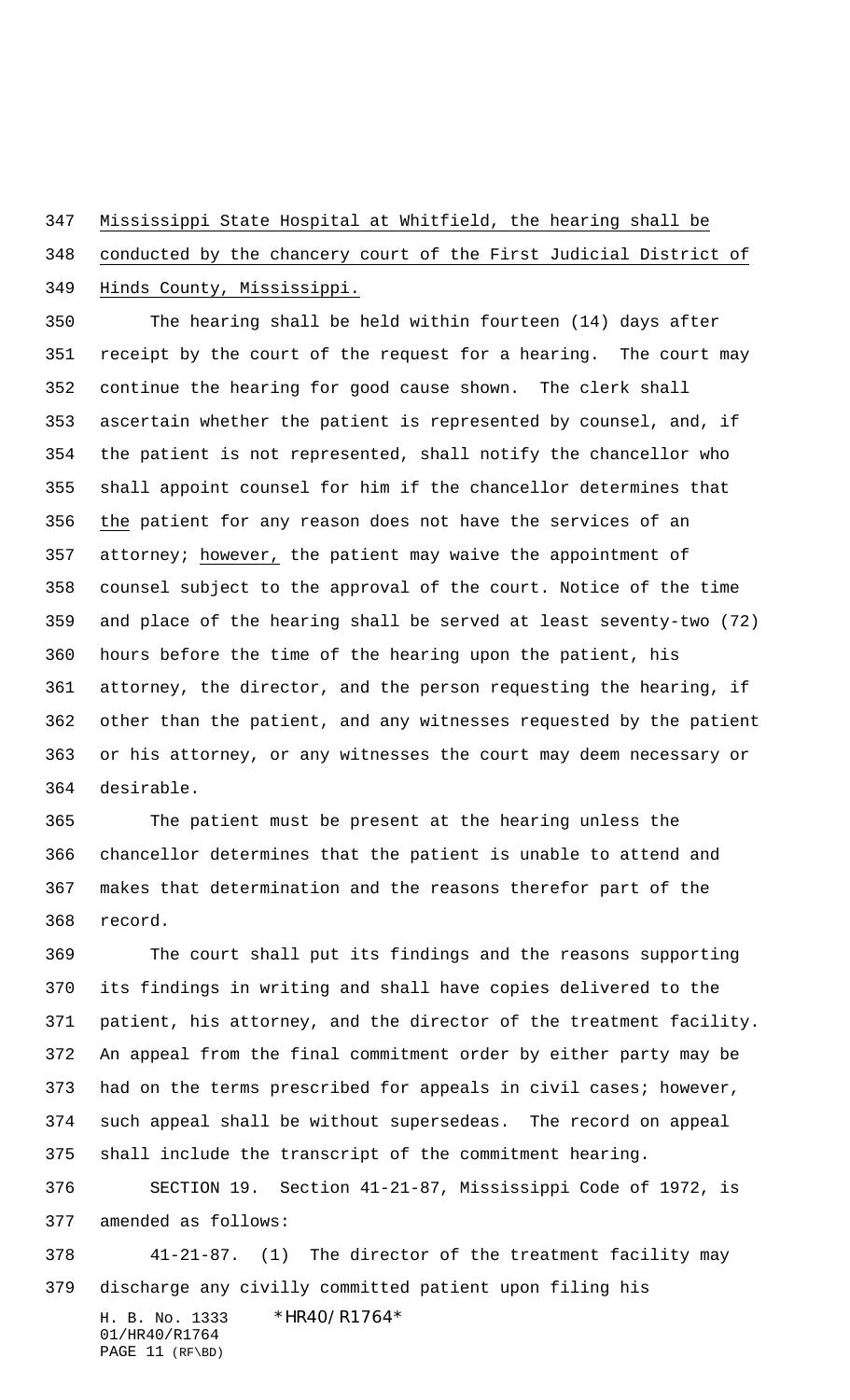certificate of discharge with the clerk of the committing court, certifying that the patient, in his judgment, no longer poses a substantial threat of physical harm to himself or others.

 (2) The director of the treatment facility may return any patient to the custody of the committing court upon providing seven (7) days' notice and upon filing his certificate of same as follows:

 (a) When, in the judgment of the director, the patient may be treated in a less restrictive environment; **\* \* \*** however,  **\* \* \*** treatment in such less restrictive environment shall be implemented within seven (7) days after notification of the court; or

 (b) When, in the judgment of the director, adequate facilities or treatment are not available at the treatment facility.

 (3) The director may transfer any civilly committed patient from one (1) facility operated directly by the Department of Mental Health to another as necessary for the welfare of that or other patients. Upon receiving the director's certificate of transfer, the court shall enter an order accordingly.

 (4) Within twenty-four (24) hours prior to the release or discharge of any civilly committed patient, other than a temporary pass due to sickness or death in the patient's family, the director shall give or cause to be given notice of such release or discharge to one (1) member of the patient's immediate family, provided the member of the patient's immediate family has signed the consent to release form provided under subsection (5) and has furnished in writing a current address and telephone number, if applicable, to the director for such purpose. The notice to the family member shall include the psychiatric diagnosis of any chronic mental disorder incurred by the civilly committed patient and any medications provided or prescribed to the patient for such conditions.

H. B. No. 1333 \*HR40/R1764\* 01/HR40/R1764 PAGE 12 (RF\BD)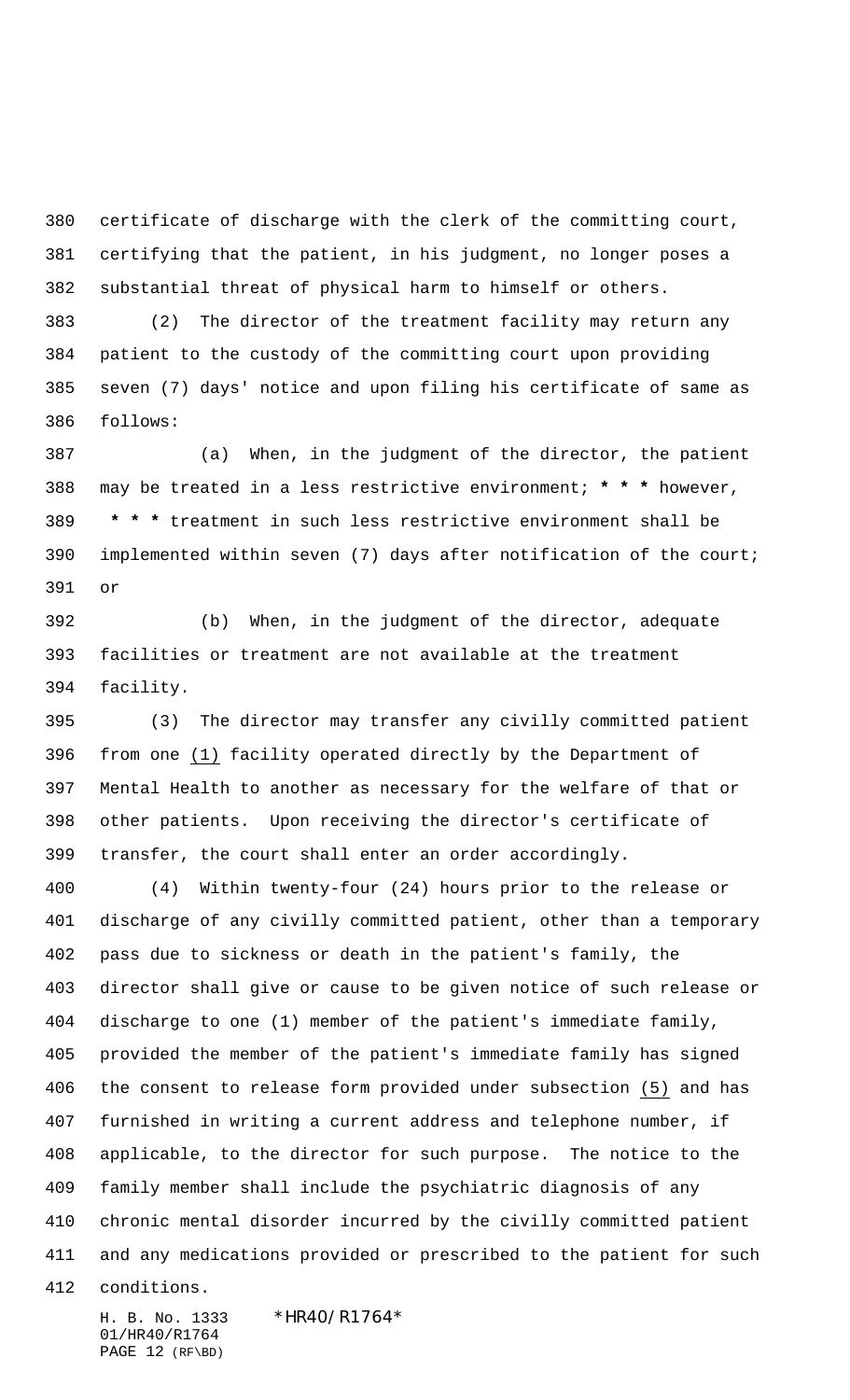(5) All providers of service, whether in a community mental health/retardation center, region or state psychiatric hospital, are authorized and directed to request a consent to release information from all patients which will allow that entity to involve the family in the patient's treatment. Such release form shall be developed by the Department of Mental Health and provided to all community mental health/retardation centers and state facilities. All such facilities shall request such a release of information upon the date of admission of the patient to the facility or at least by the time the patient is discharged. SECTION 20. Section 41-21-109, Mississippi Code of 1972, is

amended as follows:

 41-21-109. (1) The purpose of this section is to provide modern and efficient rehabilitation facilities for mentally ill or mentally retarded juvenile offenders in Mississippi, who meet commitment criteria under Section 41-21-61 et seq.

H. B. No. 1333 \*HR40/R1764\* (2) The Department of Finance and Administration, acting through the Bureau of Building, Grounds and Real Property Management, using funds from bonds, monies appropriated by the Legislature for such purposes, federal matching or other federal funds, federal grants or other available funds from whatever source, shall provide for by construction, lease, lease-purchase or otherwise and equip the following juvenile rehabilitation facilities under the jurisdiction and responsibility of the Mississippi Department of Mental Health: Construction and equipping of two (2) separate facilities each of which could serve up to fifty (50) adolescents, and each of which will be located at sites approved by the Department of Mental Health that would be specifically designed to serve adolescents who have come into contact with the judicial system after committing a crime and who are mentally ill or mentally retarded to the extent that it is not acceptable to house them with non-handicapped inmates and who meet commitment criteria as defined by Section 41-21-61. One (1)

01/HR40/R1764 PAGE 13 (RF\BD)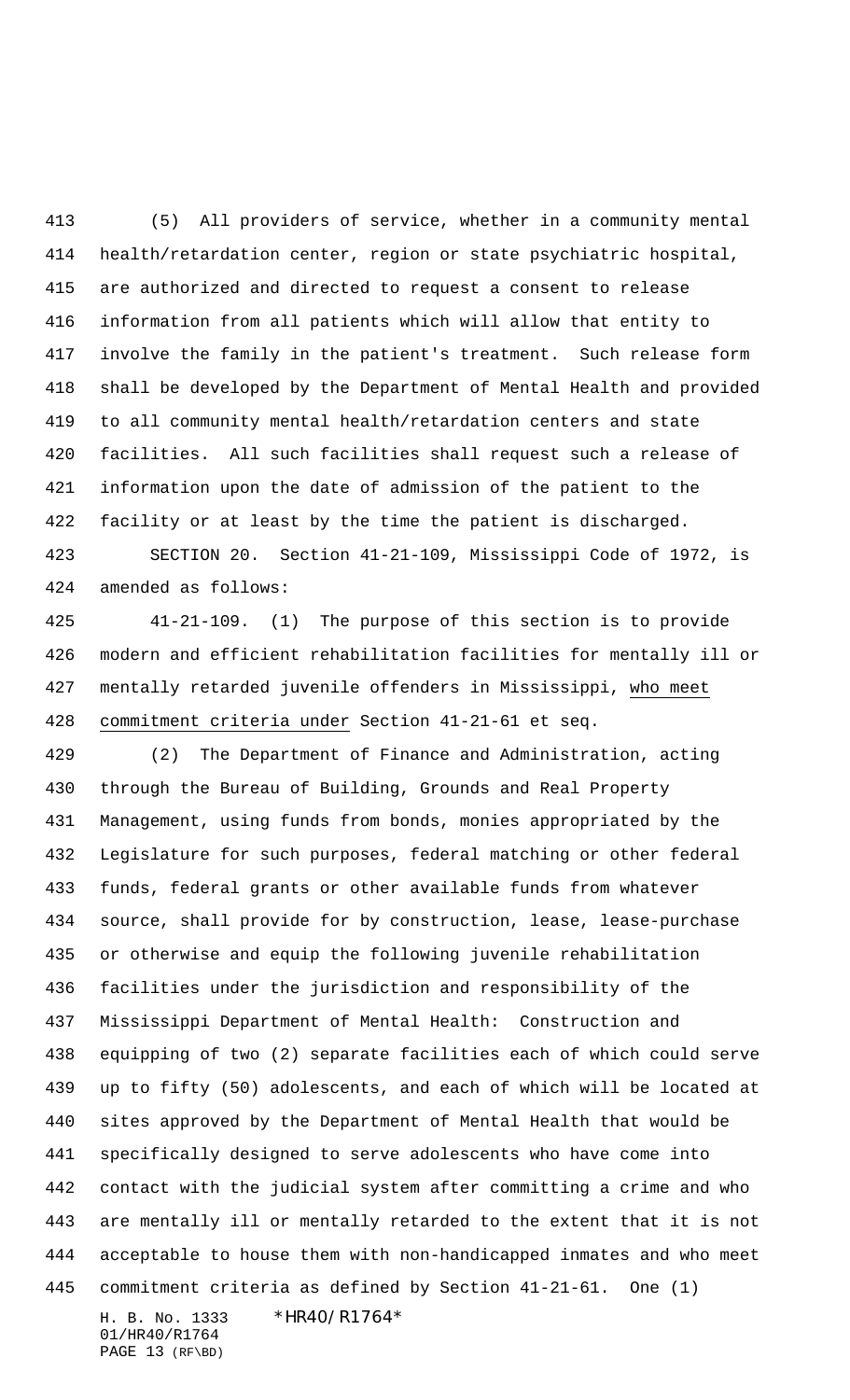50-bed facility shall house mentally ill adolescent offenders. The other shall house mentally retarded adolescent offenders. These facilities shall be self-contained and offer a secure but therapeutic environment allowing persons to be habilitated apart from persons who are more vulnerable and who have disabilities that are more disabling. The number of persons admitted to these facilities shall not exceed the number of beds authorized under Section 41-21-109 or the number of beds licensed or authorized by the licensure and certification agency, whichever is less.

 The handicapped juvenile offender rehabilitation facility location shall be on property owned by the Department of Mental Health, or its successor, at one or more sites selected by the Department of Mental Health on land that is either donated to the state or purchased by the state specifically for the location of such facilities.

H. B. No. 1333 \*HR40/R1764\* 01/HR40/R1764 SECTION 21. Sections 41-5-55, 41-5-81, 41-17-5, 41-17-7, 41-17-9, 41-17-13, 41-19-105, 41-19-107, 41-19-109, 41-19-115, 41-19-117, 41-19-119, 41-21-43, 41-21-45, 41-45-1, 41-45-3, 41-45-5, 41-45-7, 41-45-9, 41-45-11, 41-45-13, 41-45-15, 41-45-17 and 41-45-19, Mississippi Code of 1972, which prohibit the apprenticing of mental patients, provide certain criminal penalties, provide certain visitation duties for directors of mental hospitals, exempt resident mental hospital officers from jury service, require a drug store to be kept at each mental hospital, require separate accommodations at Whitfield for alcoholic and drug addicts, provide for the plan of Ellisville state school, require Ellisville's director to keep certain records, authorize Ellisville's director to sell certain products of the school, provide discharge procedures for Ellisville patients, provide for habeas corpus proceedings for Ellisville patients, authorize the receipt of gifts for the support of Ellisville, require counties to temporarily provide for the maintenance of indigent mentally retarded persons, prohibit

PAGE 14 (RF\BD)